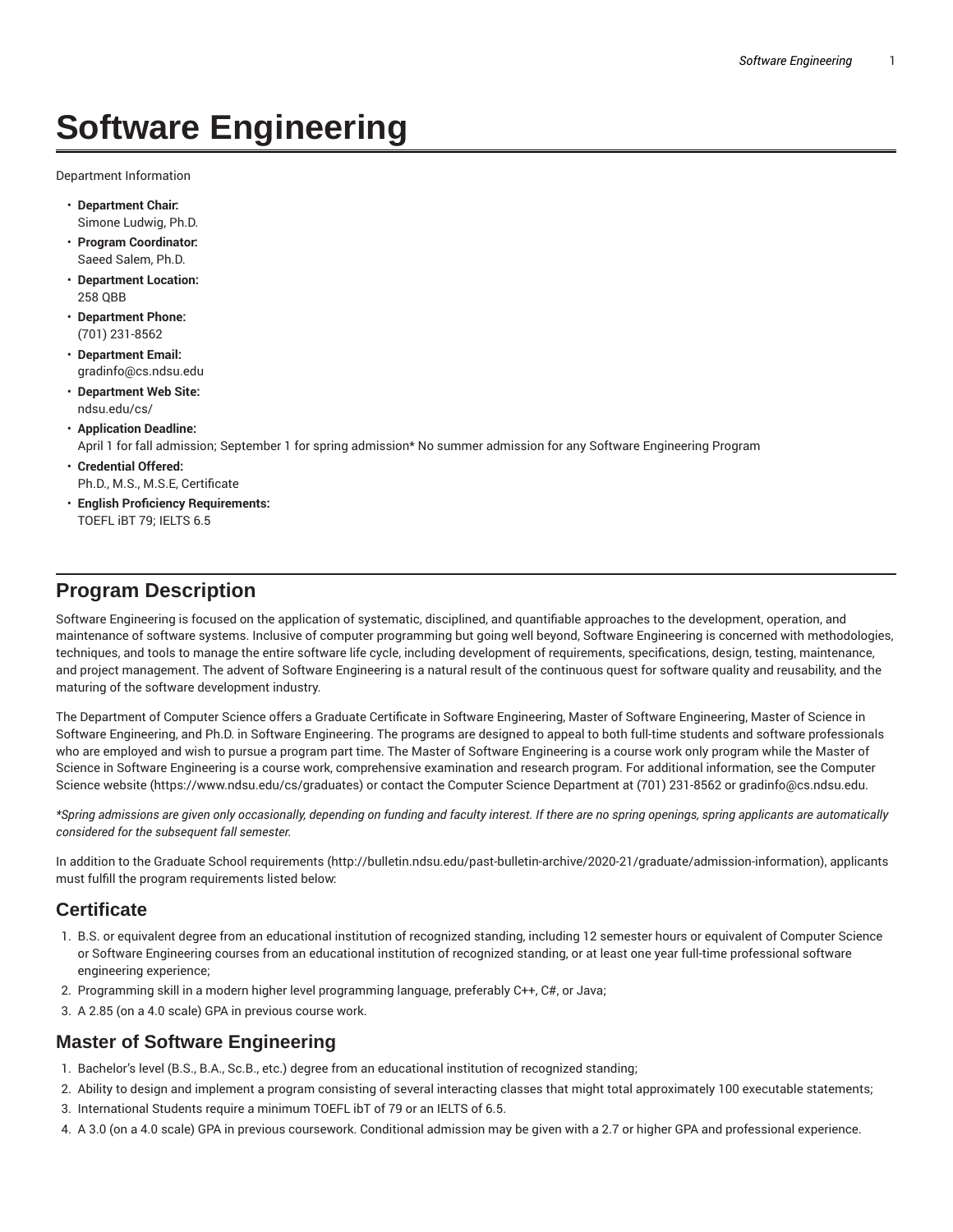### **Master of Science**

- 1. Four year or longer B.S. or equivalent degree from an educational institution of recognized standing with at least a 3.0 grade point average on a 4.0 grade point scale. Eighteen semester hours or equivalent in Computer Science from an educational institution of recognized standing, or at least 2 years of full-time professional software engineering experience. Full time professional experience may offset the GPA requirement at the rate of 0.1 in GPA for each 18 months of such experience to a maximum of 0.3 in GPA;
- 2. Programming skill with one modern higher level programming language, preferably C++, C#, or Java.
- 3. A 3.0 (on a 4.0 scale) GPA in all previous coursework.

### **Doctor of Philosophy**

- 1. Four year or longer B.S. or equivalent degree from an educational institution of recognized standing with at least a 3.25 grade point average (GPA) on a 4.0 grade point scale. Eighteen semester hours or equivalent in Computer Science from an educational institution of recognized standing, or at least 3 years of full-time professional software engineering experience. Significant full-time professional software development experience may offset this GPA requirement at the rate of 0.1 in GPA for each 2 years of such experience to a maximum of 0.4 in GPA. If the applicant has an M.S. or equivalent degree from an educational institution of recognized standing, the GPA in that degree should be at least 3.35 on a 4.0 scale.
- 2. Programming skill in at least 1 higher level programming language, preferably C++, C#, or Java.

# **Graduate Certificate**

| Code                         | Title                                         | <b>Credits</b> |
|------------------------------|-----------------------------------------------|----------------|
| <b>CSCI 713</b>              | Software Development Processes                | 3              |
| Select two of the following: |                                               | 6              |
| <b>CSCI 714</b>              | Software Project Planning and Estimation      |                |
| <b>CSCI 715</b>              | Software Requirements Definition and Analysis |                |
| <b>CSCI 716</b>              | Software Design                               |                |
| <b>CSCI 717</b>              | Software Construction                         |                |
| <b>CSCI 718</b>              | Software Testing and Debugging                |                |
| <b>CSCI 848</b>              | Empirical Methods in Software Engineering     | 3              |
| <b>Total Credits</b>         |                                               | 12             |

# **Masters of Software Engineering**

| Code                             | Title                                            | <b>Credits</b> |
|----------------------------------|--------------------------------------------------|----------------|
| <b>Core Courses - 15 Credits</b> |                                                  |                |
| <b>CSCI 713</b>                  | Software Development Processes                   |                |
| <b>CSCI 715</b>                  | Software Requirements Definition and Analysis    |                |
| <b>CSCI 716</b>                  | Software Design                                  |                |
| <b>CSCI 718</b>                  | Software Testing and Debugging                   |                |
| <b>CSCI 848</b>                  | <b>Empirical Methods in Software Engineering</b> |                |
| <b>Electives - 15 Credits</b>    |                                                  |                |
| <b>CSCI 714</b>                  | Software Project Planning and Estimation         |                |
| <b>CSCI 717</b>                  | Software Construction                            |                |
| <b>CSCI 724</b>                  | Survey of Artificial Intelligence                |                |
| <b>CSCI 736</b>                  | Advanced Intelligent Systems                     |                |
| <b>CSCI 765</b>                  | <b>Introduction To Database Systems</b>          |                |
| <b>CSCI 834</b>                  | Knowledge Based Systems                          |                |
| <b>CSCI 846</b>                  | Development of Distributed Systems               |                |
| CSCI 847                         | <b>Software Complexity Metrics</b>               |                |
| <b>Total Credits - 30</b>        |                                                  |                |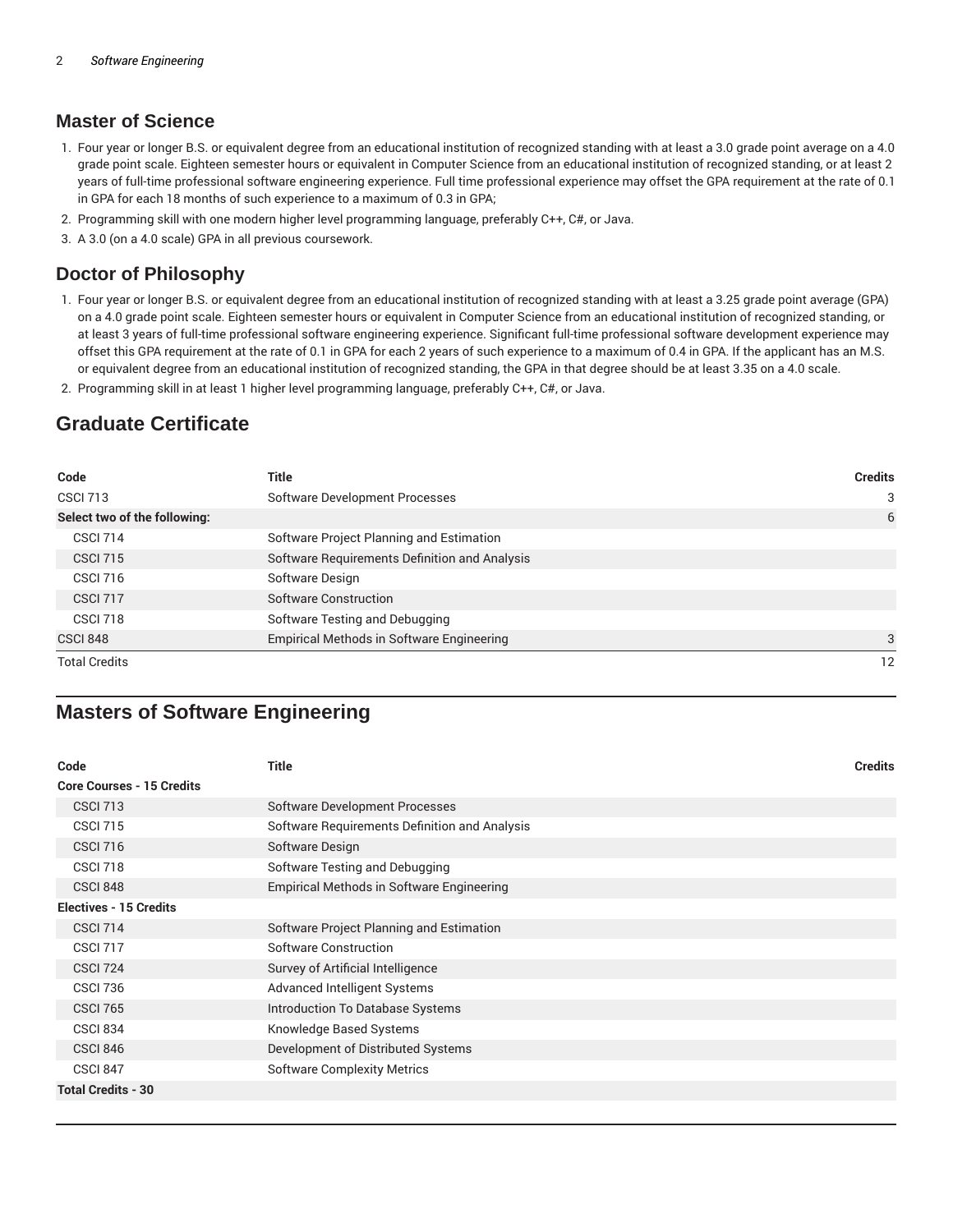# **Master of Science**

| Code                                                                                                                                                                                 | <b>Title</b>                                                                          | <b>Credits</b> |
|--------------------------------------------------------------------------------------------------------------------------------------------------------------------------------------|---------------------------------------------------------------------------------------|----------------|
| <b>Core Courses</b>                                                                                                                                                                  |                                                                                       | 12             |
| Students must complete the core within five semesters of their entering the program.                                                                                                 |                                                                                       |                |
| <b>CSCI 713</b>                                                                                                                                                                      | <b>Software Development Processes</b>                                                 |                |
| <b>CSCI 715</b>                                                                                                                                                                      | Software Requirements Definition and Analysis                                         |                |
| or CSCI 718                                                                                                                                                                          | Software Testing and Debugging                                                        |                |
| <b>CSCI 716</b>                                                                                                                                                                      | Software Design                                                                       |                |
| <b>CSCI 765</b>                                                                                                                                                                      | Introduction To Database Systems                                                      |                |
| Six credits (not part of the core) from:                                                                                                                                             |                                                                                       |                |
| <b>CSCI 714</b>                                                                                                                                                                      | Software Project Planning and Estimation                                              |                |
| <b>CSCI 715</b>                                                                                                                                                                      | Software Requirements Definition and Analysis                                         |                |
| <b>CSCI 717</b>                                                                                                                                                                      | Software Construction                                                                 |                |
| <b>CSCI 718</b>                                                                                                                                                                      | Software Testing and Debugging                                                        |                |
| <b>CSCI 845</b>                                                                                                                                                                      | Formal Methods for Software Development                                               |                |
| <b>CSCI 846</b>                                                                                                                                                                      | Development of Distributed Systems                                                    |                |
| <b>CSCI 847</b>                                                                                                                                                                      | <b>Software Complexity Metrics</b>                                                    |                |
| <b>CSCI 848</b>                                                                                                                                                                      | Empirical Methods in Software Engineering                                             |                |
| Other Computer Science or Computer Engineering courses selected with and approved by the student's graduate advisory committee. (six -<br>thesis students) or three (paper students) |                                                                                       |                |
| <b>CSCI 790</b>                                                                                                                                                                      | Graduate Seminar (in software engineering areas (1 credit each), approved by adviser) | 3              |
| <b>Research Component*</b>                                                                                                                                                           |                                                                                       | $3-6$          |
| <b>CSCI 797</b>                                                                                                                                                                      | Master's Paper                                                                        |                |
| or CSCI 798                                                                                                                                                                          | <b>Master's Thesis</b>                                                                |                |
| <b>Total Credits</b>                                                                                                                                                                 |                                                                                       | 33             |

Students seeking an option in cybersecurty must take 9 credits from the below list. No more than 3 credits can be from CSCI 790.

| Code            | Title                                            | <b>Credits</b> |
|-----------------|--------------------------------------------------|----------------|
| <b>CSCI 676</b> | <b>Computer Crime &amp; Forensics</b>            | 3              |
| <b>CSCI 793</b> | Individual Study/Tutorial (cybersecurity focus)  | $1-5$          |
| <b>CSCI 791</b> | Temporary/Trial Topics (cybersecurity focus)     | $1-5$          |
| <b>CSCI 790</b> | Graduate Seminar (cybersecurity focus)           | $1 - 3$        |
| <b>CSCI 669</b> | <b>Network Security</b>                          | 3              |
| <b>CSCI 773</b> | Foundations of the Digital Enterprise            | 3              |
| <b>CSCI 783</b> | Topics In Software Systems (cybersecurity focus) | 3              |

\* Either a thesis option or comprehensive study paper based on a significant software development project undertaken by the student, perhaps as a member of a team, either at the University or as part of a job. This project will require design, implementation, and testing of a significant piece of computer software.

# **Doctor of Philosophy**

| Code                                                                                                                                | Title                                    |                                               | <b>Credits</b> |
|-------------------------------------------------------------------------------------------------------------------------------------|------------------------------------------|-----------------------------------------------|----------------|
| Select 5 from the courses listed below and not duplicating any items used to satisfy requirements for the Master of Science degree: |                                          |                                               | 15             |
| <b>CSCI 713</b>                                                                                                                     | Software Development Processes           |                                               |                |
| <b>CSCI 714</b>                                                                                                                     | Software Project Planning and Estimation |                                               |                |
| <b>CSCI 715</b>                                                                                                                     |                                          | Software Requirements Definition and Analysis |                |
| <b>CSCI 716</b>                                                                                                                     | Software Design                          |                                               |                |
| <b>CSCI 717</b>                                                                                                                     | Software Construction                    |                                               |                |
| CSCI 718                                                                                                                            | Software Testing and Debugging           |                                               |                |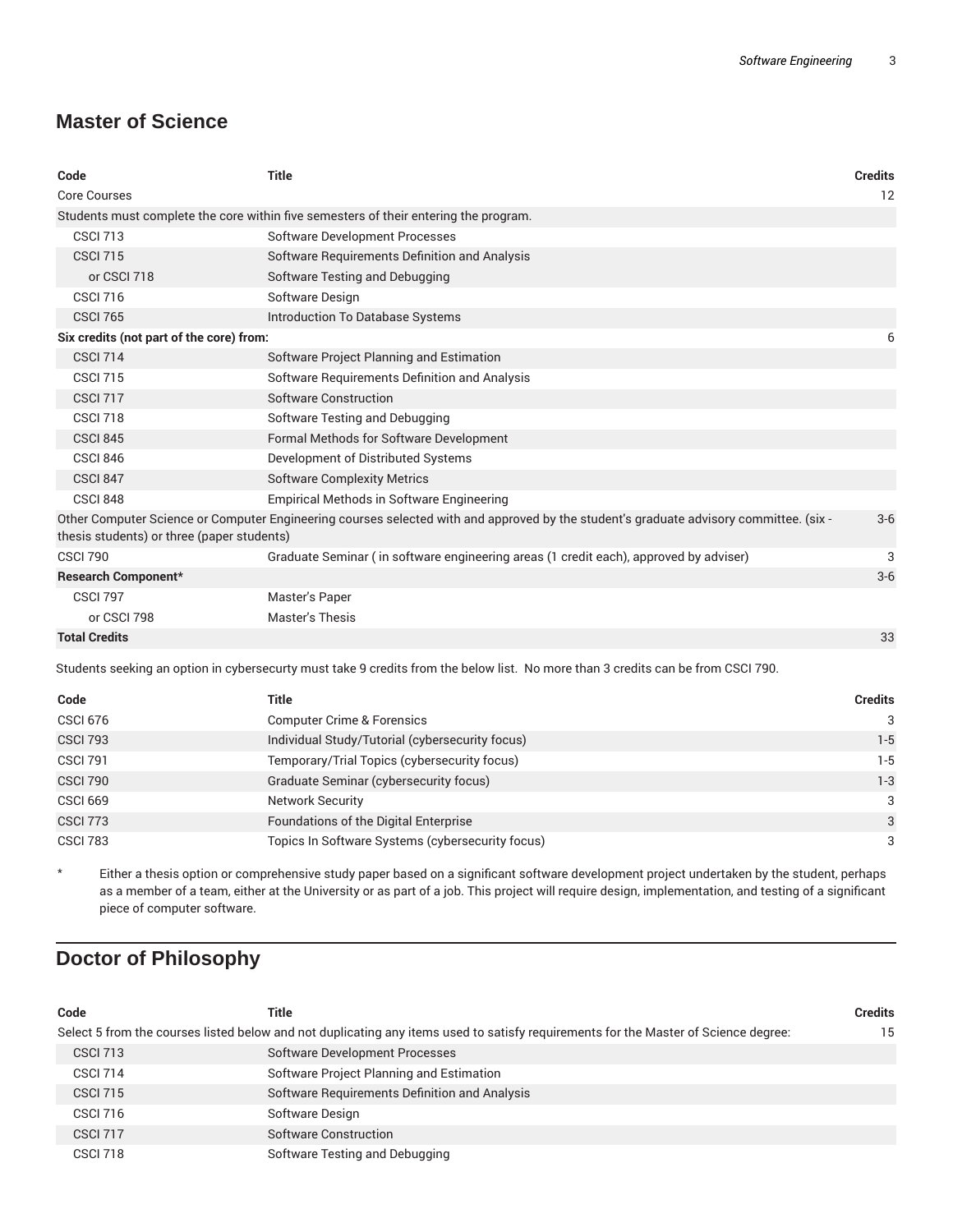| <b>CSCI 845</b>                                                                                                     | Formal Methods for Software Development   |    |
|---------------------------------------------------------------------------------------------------------------------|-------------------------------------------|----|
| <b>CSCI 846</b>                                                                                                     | Development of Distributed Systems        |    |
| <b>CSCI 847</b>                                                                                                     | <b>Software Complexity Metrics</b>        |    |
| CSCI 848                                                                                                            | Empirical Methods in Software Engineering |    |
| Courses in Computer Science or Electrical and Computer Engineering approved by the student's Supervisory Committee. |                                           |    |
| <b>CSCI 899</b>                                                                                                     | Doctoral Dissertation                     | 15 |
| <b>Total Credits</b>                                                                                                |                                           | 90 |

Students seeking an option in cybersecurty must take 9 credits from the below list. No more than 3 credits can be from CSCI 790.

| Code            | Title                                            | <b>Credits</b> |
|-----------------|--------------------------------------------------|----------------|
| <b>CSCI 676</b> | <b>Computer Crime &amp; Forensics</b>            | 3              |
| <b>CSCI 790</b> | Graduate Seminar (cybersecurity focus)           | $1-3$          |
| <b>CSCI 791</b> | Temporary/Trial Topics (cybersecurity focus)     | $1-5$          |
| <b>CSCI 793</b> | Individual Study/Tutorial (cybersecurity focus)  | $1-5$          |
| <b>CSCI 669</b> | <b>Network Security</b>                          | 3              |
| <b>CSCI 773</b> | Foundations of the Digital Enterprise            | 3              |
| <b>CSCI 783</b> | Topics In Software Systems (cybersecurity focus) | 3              |

# **Department Faculty**

**Anne Denton, Ph.D**. University of Mainz, 1996 Research Interests: Data Mining, Bioinformatics, Scientific Informatics, Databases, Geospatial Data, Cloud Computing

**Jun Kong, Ph.D.**

University of Texas, Dallas, 2005 Research Interests: Human Computer Interaction, Mobile Computing, Software Engineering

**Juan (Jen) Li, Ph.D.** University of British Columbia, 2008 Research Interests: Smart and Connected Health, Semantic Web Technologies, Internet of Things (IoT)

**Lu Liu, Ph.D.**

University of Texas San Antonio, 2017 Research Interests: Bioinformatics, Data Mining, Machine Learning, Data Science

**Simone Ludwig, Ph.D.**

Brunel University, 2004 Research Interests: Swarm Intelligence, Evolutionary Computation, Deep Neural Networks, Fuzzy Reasoning, Machine Learning

**Kenneth Magel, Ph.D.**

Brown University, 1977

Research Interests: Software Engineering, Human-Computer Interfaces, Software Complexity, and Software Design

### **M. Zubair Malik, Ph.D.**

University of Texas at Austin, 2014

Research Interests: Program Analysis, Automated Program Repair, Secure Software Development, Software Verification-Validation and Testing, Software Systems (especially large scale Distributed Systems for Data science and Machine Learning), Formal Methods, Application of Artificial Intelligence in Program Analysis

#### **Saeed Salem, Ph.D.**

Rensselaer Polytechnic Institute, 2009 Research Interests: Bio-Informatics and Data Mining

#### **Jeremy Straub, Ph.D.**

University of North Dakota, 2015 Research Interests: Multi-tier Mission Architecture & Control, Autonomous Data Link Reduction, Autonomous Vehicle Control, Machine Vision, Super Resolution

**Vasant Ubhaya, Ph.D.** University of California-Berkeley, 1971